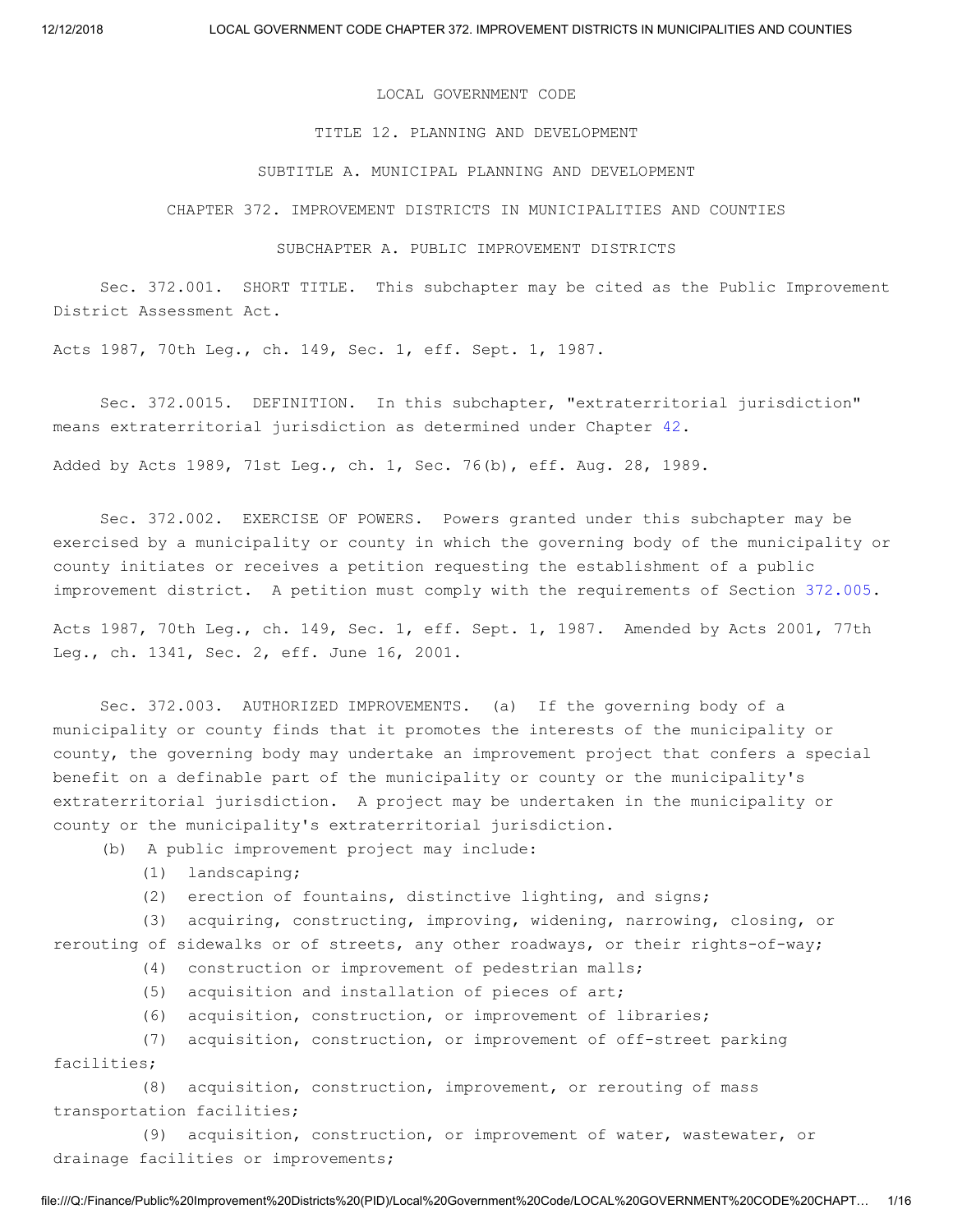(10) the establishment or improvement of parks;

(11) projects similar to those listed in Subdivisions  $(1)-(10)$ ;

(12) acquisition, by purchase or otherwise, of real property in connection with an authorized improvement;

(13) special supplemental services for improvement and promotion of the district, including services relating to advertising, promotion, health and sanitation, water and wastewater, public safety, security, business recruitment, development, recreation, and cultural enhancement;

(14) payment of expenses incurred in the establishment, administration, and operation of the district; and

(15) the development, rehabilitation, or expansion of affordable housing.

(b-1) Payment of expenses under Subsection (b)(14) may also include expenses related to the operation and maintenance of mass transportation facilities.

(c) A public improvement project may be limited to the provision of the services described by Subsection (b)(13).

(d) A county may establish a public improvement district unless within 30 days of a county's action to approve such a district, a home rule municipality objects to its establishment within the municipality's corporate limits or extraterritorial jurisdiction.

Acts 1987, 70th Leg., ch. 149, Sec. 1, eff. Sept. 1, 1987. Amended by Acts 1989, 71st Leg., ch. 1, Sec. 76(c), eff. Aug. 28, 1989; Acts 2001, 77th Leg., ch. 1341, Sec. 3, eff. June 16, 2001.

Amended by:

Acts 2009, 81st Leg., R.S., Ch. 340 (H.B. [1029](http://www.legis.state.tx.us/tlodocs/81R/billtext/html/HB01029F.HTM)), Sec. 1, eff. June 19, 2009. Acts 2011, 82nd Leg., R.S., Ch. 970 (H.B. [1400](http://www.legis.state.tx.us/tlodocs/82R/billtext/html/HB01400F.HTM)), Sec. 1, eff. September 1, 2011.

Sec. 372.0035. COMMON CHARACTERISTIC OR USE FOR PROJECTS IN CERTAIN MUNICIPALITIES. (a) This section applies only to:

(1) a municipality that:

(A) has a population of more than 650,000 and less than two million; or

(B) has a population of more than 325,000 and less than 625,000; and

(2) a public improvement district established under this subchapter and solely composed of territory in which the only businesses are:

(A) hotels with 100 or more rooms ordinarily used for sleeping, if the district is established by a municipality described by Subdivision (1)(A); or

(B) hotels with 75 or more rooms ordinarily used for sleeping, if the district is established by a municipality described by Subdivision (1)(B).

(b) A municipality may undertake a project that confers a special benefit on areas that share a common characteristic or use. The areas may be noncontiguous.

(c) This section does not prohibit a municipality from or limit a municipality to establishing a district that includes a noncontiguous area authorized by this subchapter.

(d) A municipality that undertakes a project under this section may:

(1) adopt procedures for the collection of assessments under this chapter that are consistent with the municipality's procedures for the collection of a hotel occupancy tax under Chapter [351,](http://www.statutes.legis.state.tx.us/GetStatute.aspx?Code=TX&Value=351) Tax Code; and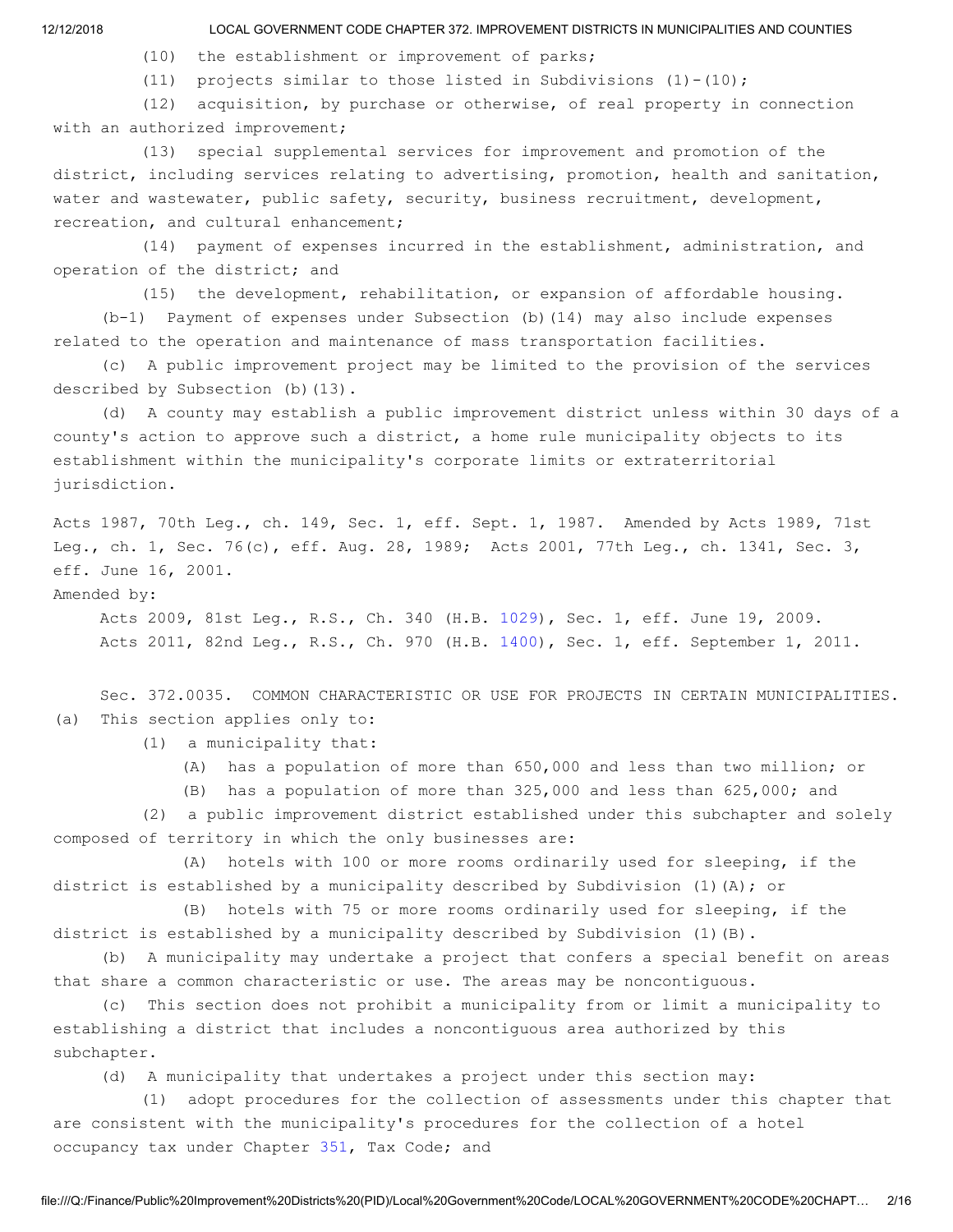(2) pursue remedies for the failure to pay an assessment under this chapter that are available to the municipality for failure to pay a hotel occupancy tax under Chapter [351,](http://www.statutes.legis.state.tx.us/GetStatute.aspx?Code=TX&Value=351) Tax Code.

Added by Acts 2011, 82nd Leg., R.S., Ch. 970 (H.B. [1400](http://www.legis.state.tx.us/tlodocs/82R/billtext/html/HB01400F.HTM)), Sec. 2, eff. September 1, 2011.

Amended by:

Acts 2013, 83rd Leg., R.S., Ch. 1330 (S.B. [660](http://www.legis.state.tx.us/tlodocs/83R/billtext/html/SB00660F.HTM)), Sec. 1, eff. June 14, 2013. Acts 2015, 84th Leg., R.S., Ch. 447 (S.B. [837\)](http://www.legis.state.tx.us/tlodocs/84R/billtext/html/SB00837F.HTM), Sec. 1, eff. September 1, 2015.

Sec. 372.004. COMBINED IMPROVEMENTS. An improvement project may consist of an improvement on more than one street or of more than one type of improvement. A project described by this section may be included in one proceeding and financed as one improvement project.

Acts 1987, 70th Leg., ch. 149, Sec. 1, eff. Sept. 1, 1987. Amended by Acts 1989, 71st Leg., ch. 1, Sec. 76(d), eff. Aug. 28, 1989.

Sec. 372.005. PETITION. (a) A petition for the establishment of a public improvement district must state:

- (1) the general nature of the proposed improvement;
- (2) the estimated cost of the improvement;
- (3) the boundaries of the proposed assessment district;

(4) the proposed method of assessment, which may specify included or excluded classes of assessable property;

(5) the proposed apportionment of cost between the public improvement district and the municipality or county as a whole;

(6) whether the management of the district is to be by the municipality or county, the private sector, or a partnership between the municipality or county and the private sector;

(7) that the persons signing the petition request or concur with the establishment of the district; and

(8) that an advisory body may be established to develop and recommend an improvement plan to the governing body of the municipality or county.

(b) The petition is sufficient if signed by:

(1) owners of taxable real property representing more than 50 percent of the appraised value of taxable real property liable for assessment under the proposal, as determined by the current roll of the appraisal district in which the property is located; and

(2) record owners of real property liable for assessment under the proposal who:

(A) constitute more than 50 percent of all record owners of property that is liable for assessment under the proposal; or

(B) own taxable real property that constitutes more than 50 percent of the area of all taxable real property that is liable for assessment under the proposal.

(b-1) Notwithstanding Subsection (b), a petition for the establishment of a public improvement district described by Section [372.0035](http://www.statutes.legis.state.tx.us/GetStatute.aspx?Code=LG&Value=372.0035)(a)(2) is sufficient only if signed by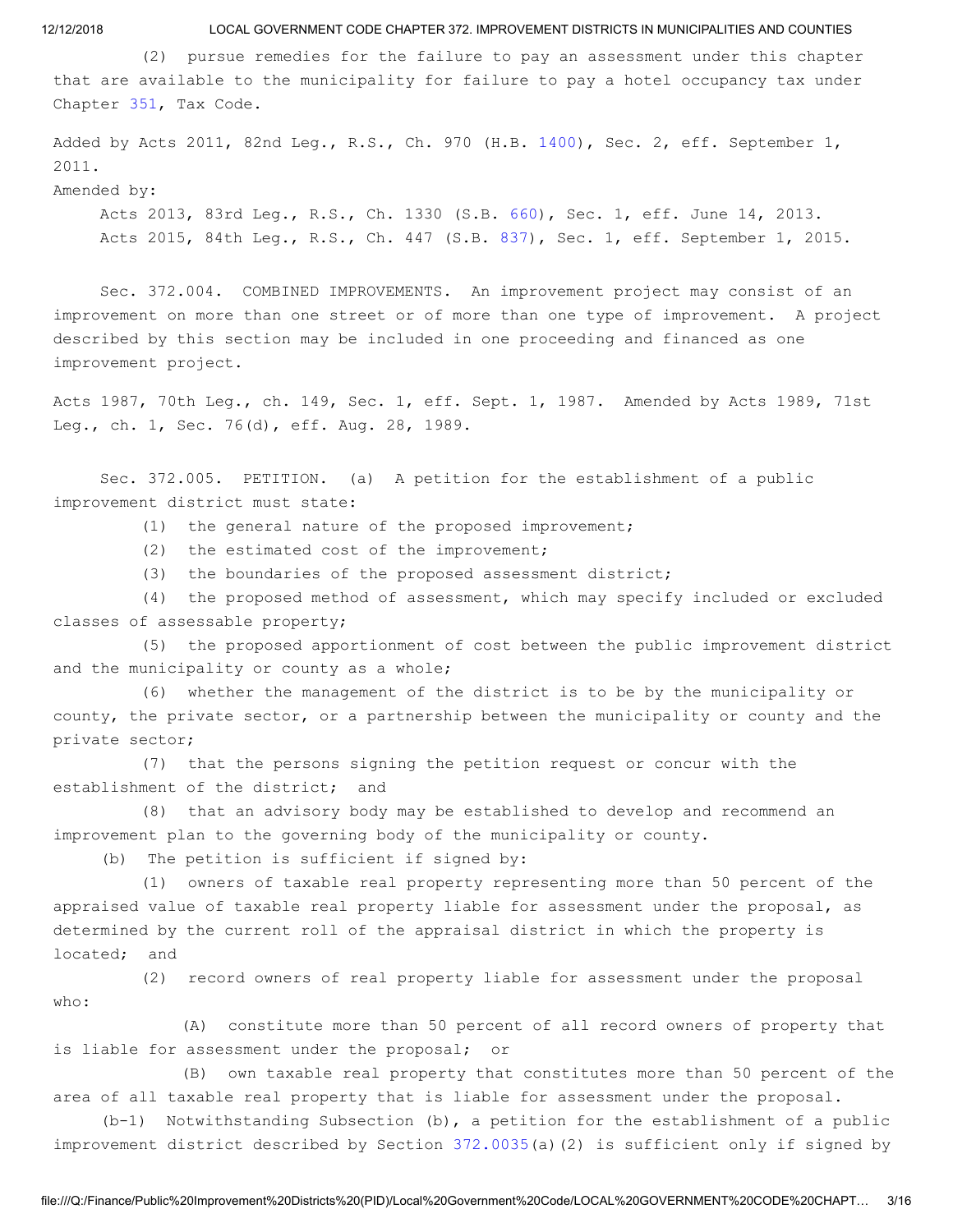record owners of taxable real property liable for assessment under the proposal who constitute:

(1) more than 60 percent of the appraised value of taxable real property liable for assessment under the proposal, as determined by the current roll of the appraisal district in which the property is located; and

(2) more than 60 percent of:

(A) all record owners of taxable real property that are liable for assessment under the proposal; or

(B) the area of all taxable real property that is liable for assessment under the proposal.

(c) The petition may be filed with the municipal secretary or other officer performing the functions of the municipal secretary.

Acts 1987, 70th Leg., ch. 149, Sec. 1, eff. Sept. 1, 1987. Amended by Acts 1989, 71st Leg., ch. 1, Sec. 76(e), eff. Aug. 28, 1989; Acts 2001, 77th Leg., ch. 1341, Sec. 4, eff. June 16, 2001.

Amended by:

Acts 2015, 84th Leg., R.S., Ch. 447 (S.B. [837\)](http://www.legis.state.tx.us/tlodocs/84R/billtext/html/SB00837F.HTM), Sec. 2, eff. September 1, 2015.

Sec. 372.0055. DEFERRED ASSESSMENT; ESTIMATE. If a proposed improvement under Section [372.005](http://www.statutes.legis.state.tx.us/GetStatute.aspx?Code=LG&Value=372.005) includes a deferred assessment, before holding the hearing required by Section [372.009,](http://www.statutes.legis.state.tx.us/GetStatute.aspx?Code=LG&Value=372.009) the governing body of the municipality or county must estimate:

(1) the appraised value of taxable real property liable for assessment in the district; and

(2) the cost of the improvement.

Added by Acts 2011, 82nd Leg., R.S., Ch. 970 (H.B. [1400](http://www.legis.state.tx.us/tlodocs/82R/billtext/html/HB01400F.HTM)), Sec. 3, eff. September 1, 2011.

Sec. 372.006. FINDINGS. If a petition that complies with this subchapter is filed, the governing body of the municipality or county may make findings by resolution as to the advisability of the proposed improvement, its estimated cost, the method of assessment, and the apportionment of cost between the proposed improvement district and the municipality or county as a whole.

Acts 1987, 70th Leg., ch. 149, Sec. 1, eff. Sept. 1, 1987. Amended by Acts 2001, 77th Leg., ch. 1341, Sec. 5, eff. June 16, 2001.

Sec. 372.007. FEASIBILITY REPORT. (a) Before holding the hearing required by Section [372.009,](http://www.statutes.legis.state.tx.us/GetStatute.aspx?Code=LG&Value=372.009) the governing body of the municipality may use the services of municipal employees, the governing body of the county may use the services of county employees, or the governing body of the municipality or county may employ consultants to prepare a report to determine whether an improvement should be made as proposed by petition or otherwise or whether the improvement should be made in combination with other improvements authorized under this subchapter. The governing body may also require that a preliminary estimate of the cost of the improvement or combination of improvements be made.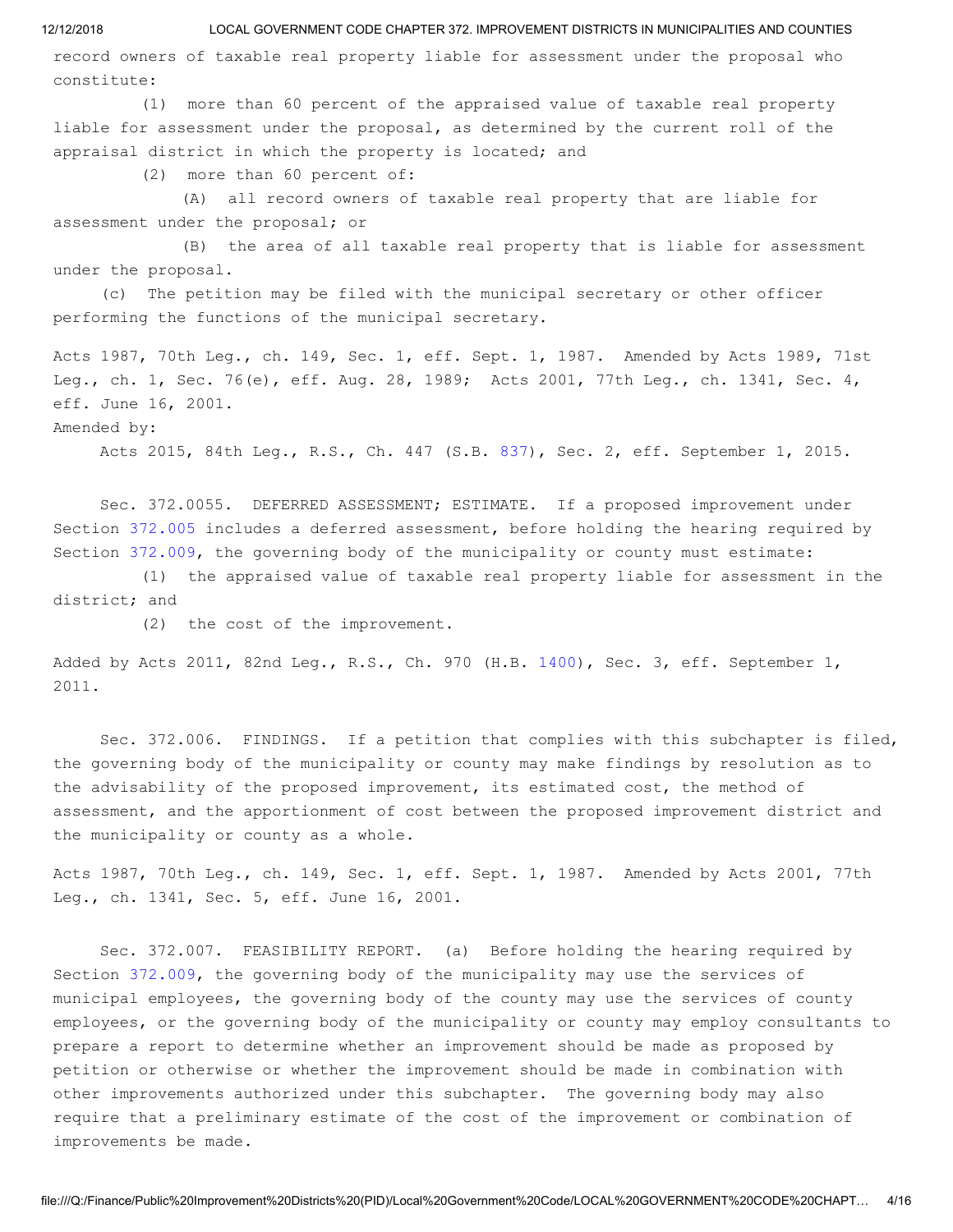(b) For the purpose of determining the feasibility and desirability of an improvement district, the governing body may take other preliminary steps before the hearing required by Section [372.009](http://www.statutes.legis.state.tx.us/GetStatute.aspx?Code=LG&Value=372.009), before establishing a public improvement district, or before entering into a contract.

Acts 1987, 70th Leg., ch. 149, Sec. 1, eff. Sept. 1, 1987. Amended by Acts 2001, 77th Leg., ch. 1341, Sec. 6, eff. June 16, 2001.

Sec. 372.008. ADVISORY BODY. (a) After receiving a petition that complies with Section [372.005,](http://www.statutes.legis.state.tx.us/GetStatute.aspx?Code=LG&Value=372.005) the governing body of the municipality or county may appoint an advisory body with the responsibility of developing and recommending an improvement plan to the governing body.

(b) The composition of the advisory body must include:

(1) owners of taxable real property representing more than 50 percent of the appraised value of taxable real property liable for assessment under the proposal, as determined by the current roll of the appraisal district in which the property is located; and

(2) record owners of real property liable for assessment under the proposal who:

(A) constitute more than 50 percent of all record owners of property that is liable for assessment under the proposal; or

(B) own taxable real property that constitutes more than 50 percent of the area of all taxable real property that is liable for assessment under the proposal.

Acts 1987, 70th Leg., ch. 149, Sec. 1, eff. Sept. 1, 1987. Amended by Acts 2001, 77th Leg., ch. 1341, Sec. 7, eff. June 16, 2001.

Sec. 372.009. HEARING. (a) A public improvement district may be established and improvements provided by the district may be financed under this subchapter only after the governing body of the municipality or county holds a public hearing on the advisability of the improvement.

(b) The hearing may be adjourned from time to time until the governing body makes findings by resolution as to:

- (1) the advisability of the improvement;
- (2) the nature of the improvement;
- (3) the estimated cost of the improvement;
- (4) the boundaries of the public improvement district;
- (5) the method of assessment; and

(6) the apportionment of costs between the district and the municipality or county as a whole.

(c) Notice of the hearing must be given in a newspaper of general circulation in the municipality or county. If any part of the improvement district is to be located in the municipality's extraterritorial jurisdiction or if any part of the improvements is to be undertaken in the municipality's extraterritorial jurisdiction, the notice must also be given in a newspaper of general circulation in the part of the extraterritorial jurisdiction in which the district is to be located or in which the improvements are to be undertaken. The final publication of notice must be made before the 15th day before the date of the hearing. The notice must state: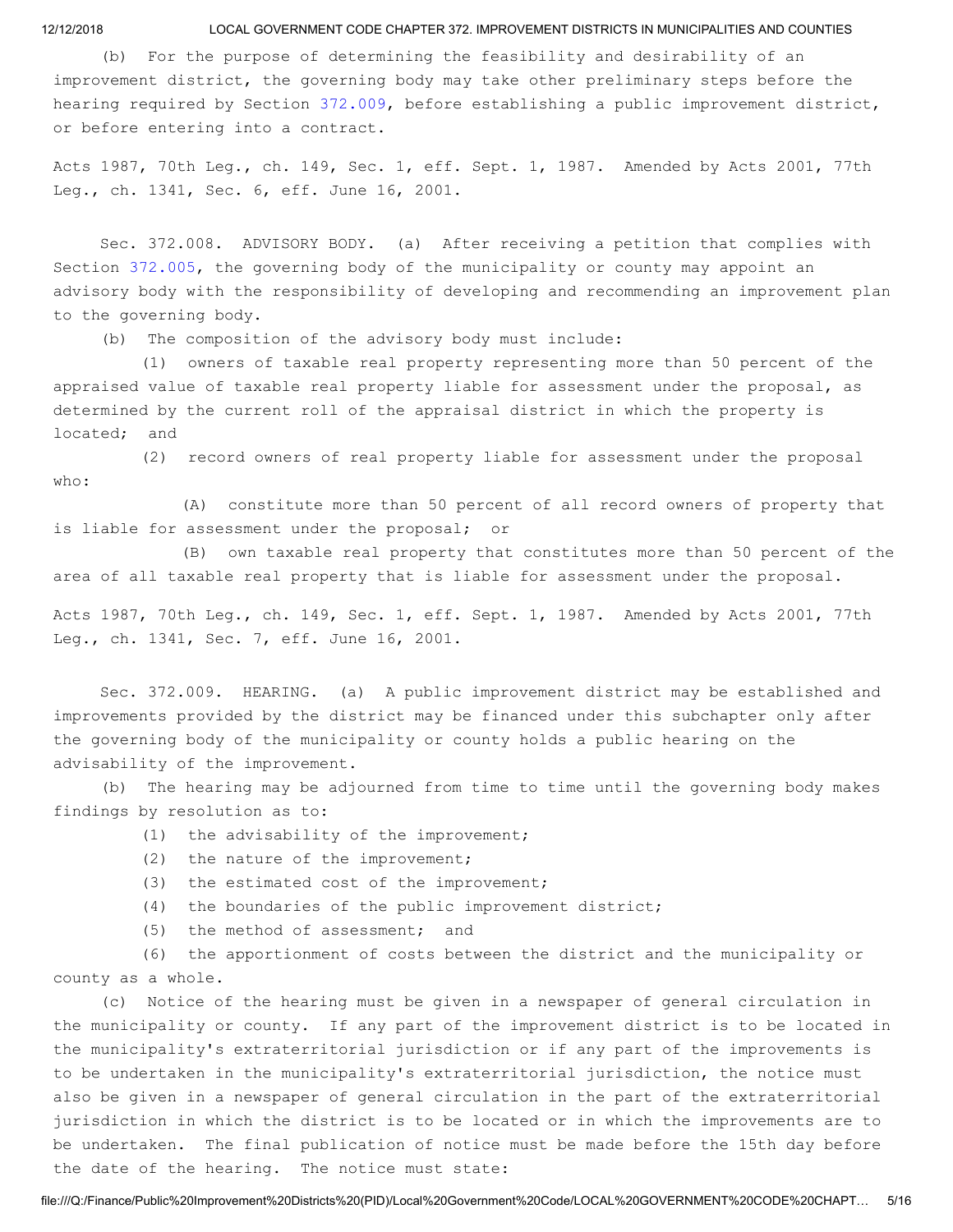- (1) the time and place of the hearing;
- (2) the general nature of the proposed improvement;
- (3) the estimated cost of the improvement;
- (4) the boundaries of the proposed assessment district;
- (5) the proposed method of assessment; and

(6) the proposed apportionment of cost between the improvement district and the municipality or county as a whole.

(d) Written notice containing the information required by Subsection (c) must be mailed before the 15th day before the date of the hearing. The notice must be addressed to "Property Owner" and mailed to the current address of the owner, as reflected on tax rolls, of property subject to assessment under the proposed public improvement district.

Acts 1987, 70th Leg., ch. 149, Sec. 1, eff. Sept. 1, 1987. Amended by Acts 1989, 71st Leg., ch. 1, Sec. 76(f), eff. Aug. 28, 1989; Acts 2001, 77th Leg., ch. 1341, Sec. 8, eff. June 16, 2001.

Sec. 372.010. IMPROVEMENT ORDER. (a) During the six-month period after the date of the final adjournment of the hearing under Section [372.009,](http://www.statutes.legis.state.tx.us/GetStatute.aspx?Code=LG&Value=372.009) the governing body of the municipality or county may authorize an improvement district if, by majority vote of all members of the governing body, the members adopt a resolution authorizing the district in accordance with its finding as to the advisability of the improvement.

(b) An authorization takes effect when it has been published one time in a newspaper of general circulation in the municipality or county. If any part of the improvement district is located in the municipality's extraterritorial jurisdiction or if any part of the improvements is to be undertaken in the municipality's extraterritorial jurisdiction, the authorization does not take effect until the notice is also given one time in a newspaper of general circulation in the part of the extraterritorial jurisdiction in which the district is located or in which the improvements are to be undertaken.

(c) Actual construction of an improvement may not begin until after the 20th day after the date the authorization takes effect and may not begin if during that 20-day period written protests signed by at least two-thirds of the owners of record of property within the improvement district or by the owners of record of property comprising at least two-thirds of the total area of the district are filed with the municipal or county secretary or other officer performing the duties of the municipal or county secretary. A person whose name appears on a protest may withdraw the name from the protest at any time before the governing body of the municipality or county convenes to determine the sufficiency of the protest.

Acts 1987, 70th Leg., ch. 149, Sec. 1, eff. Sept. 1, 1987. Amended by Acts 1989, 71st Leg., ch. 1, Sec. 76(g), eff. Aug. 28, 1989; Acts 2001, 77th Leg., ch. 1341, Sec. 9, eff. June 16, 2001.

Sec. 372.011. DISSOLUTION. A public hearing may be called and held in the same manner as a hearing under Section [372.009](http://www.statutes.legis.state.tx.us/GetStatute.aspx?Code=LG&Value=372.009) for the purpose of dissolving a district if a petition requesting dissolution is filed and the petition contains the signatures of at least enough property owners in the district to make a petition sufficient under Section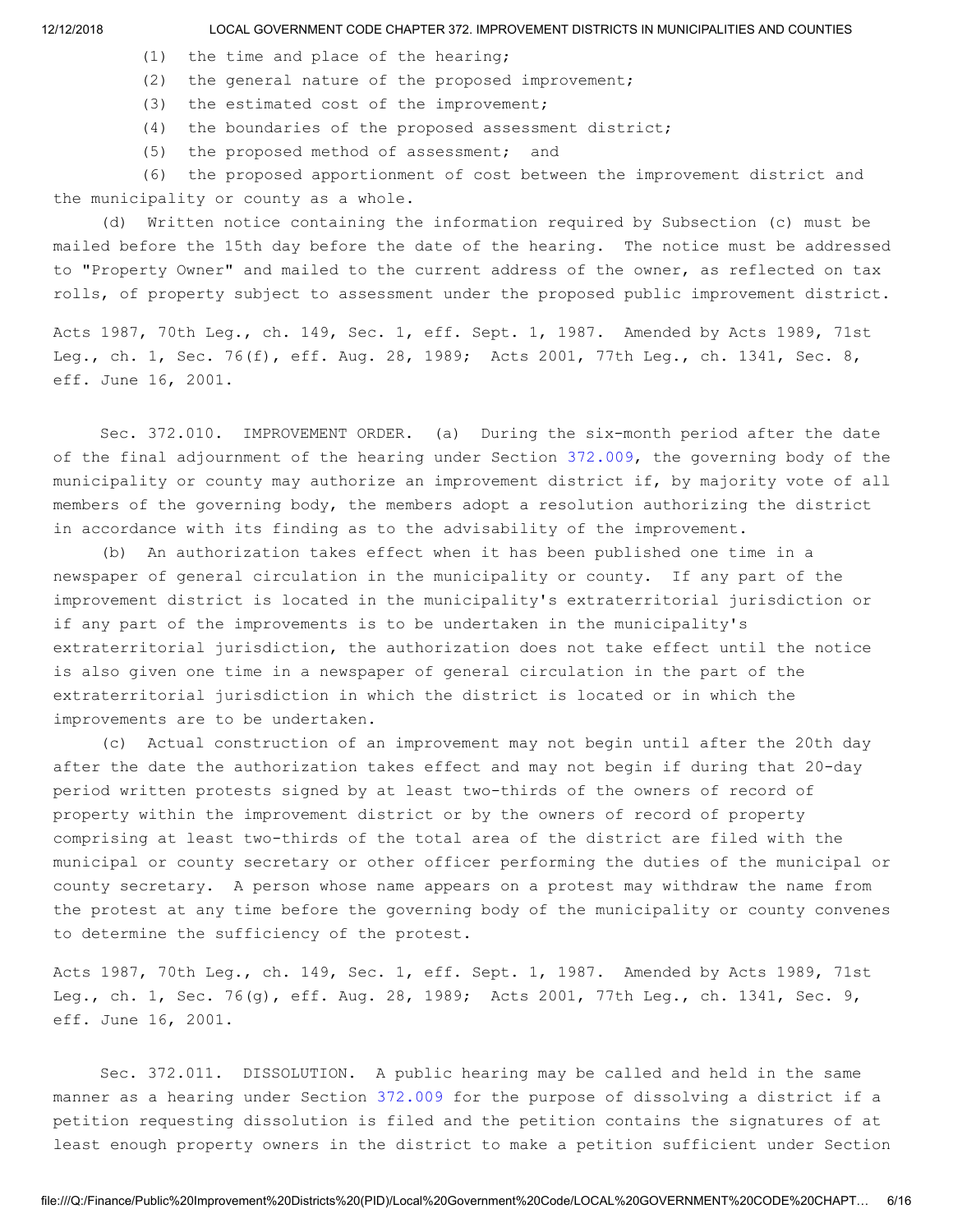[372.005\(](http://www.statutes.legis.state.tx.us/GetStatute.aspx?Code=LG&Value=372.005)b). If the district is dissolved, the district nonetheless shall remain in effect for the purpose of meeting obligations of indebtedness for improvements.

Acts 1987, 70th Leg., ch. 149, Sec. 1, eff. Sept. 1, 1987.

Sec. 372.012. AREA OF DISTRICT. The area of a public improvement district to be assessed according to the findings of the governing body of the municipality or county may be less than the area described in the proposed boundaries stated by the notice under Section [372.009.](http://www.statutes.legis.state.tx.us/GetStatute.aspx?Code=LG&Value=372.009) The area to be assessed may not include property not described by the notice as being within the proposed boundaries of the district unless a hearing is held to include the property and notice for the hearing is given in the same manner as notice under Section [372.009.](http://www.statutes.legis.state.tx.us/GetStatute.aspx?Code=LG&Value=372.009)

Acts 1987, 70th Leg., ch. 149, Sec. 1, eff. Sept. 1, 1987. Amended by Acts 2001, 77th Leg., ch. 1341, Sec. 10, eff. June 16, 2001.

Sec. 372.013. SERVICE PLAN. (a) The advisory body shall prepare an ongoing service plan and present the plan to the governing body of the municipality or county for review and approval. The governing body may assign responsibility for the plan to another entity in the absence of an advisory body.

(b) The plan must cover a period of at least five years and must also define the annual indebtedness and the projected costs for improvements. The plan shall be reviewed and updated annually for the purpose of determining the annual budget for improvements.

Acts 1987, 70th Leg., ch. 149, Sec. 1, eff. Sept. 1, 1987. Amended by Acts 2001, 77th Leg., ch. 1341, Sec. 11, eff. June 16, 2001.

Sec. 372.014. ASSESSMENT PLAN; PAYMENT BY EXEMPT JURISDICTIONS. (a) An assessment plan must be included in the annual service plan.

(b) The municipality or county is responsible for payment of assessments against exempt municipal or county property in the district. Payment of assessments by other exempt jurisdictions must be established by contract. An assessment paid by the municipality or county under this subsection is considered to have been paid by special assessment for the purposes of Subsection (a).

Acts 1987, 70th Leg., ch. 149, Sec. 1, eff. Sept. 1, 1987. Amended by Acts 1989, 71st Leg., ch. 1, Sec. 76(h), eff. Aug. 28, 1989; Acts 2001, 77th Leg., ch. 1341, Sec. 12, eff. June 16, 2001.

Sec. 372.015. DETERMINATION OF ASSESSMENT. (a) The governing body of the municipality or county shall apportion the cost of an improvement to be assessed against property in an improvement district. The apportionment shall be made on the basis of special benefits accruing to the property because of the improvement.

(b) Cost of an improvement may be assessed:

(1) equally per front foot or square foot;

(2) according to the value of the property as determined by the governing body, with or without regard to improvements on the property; or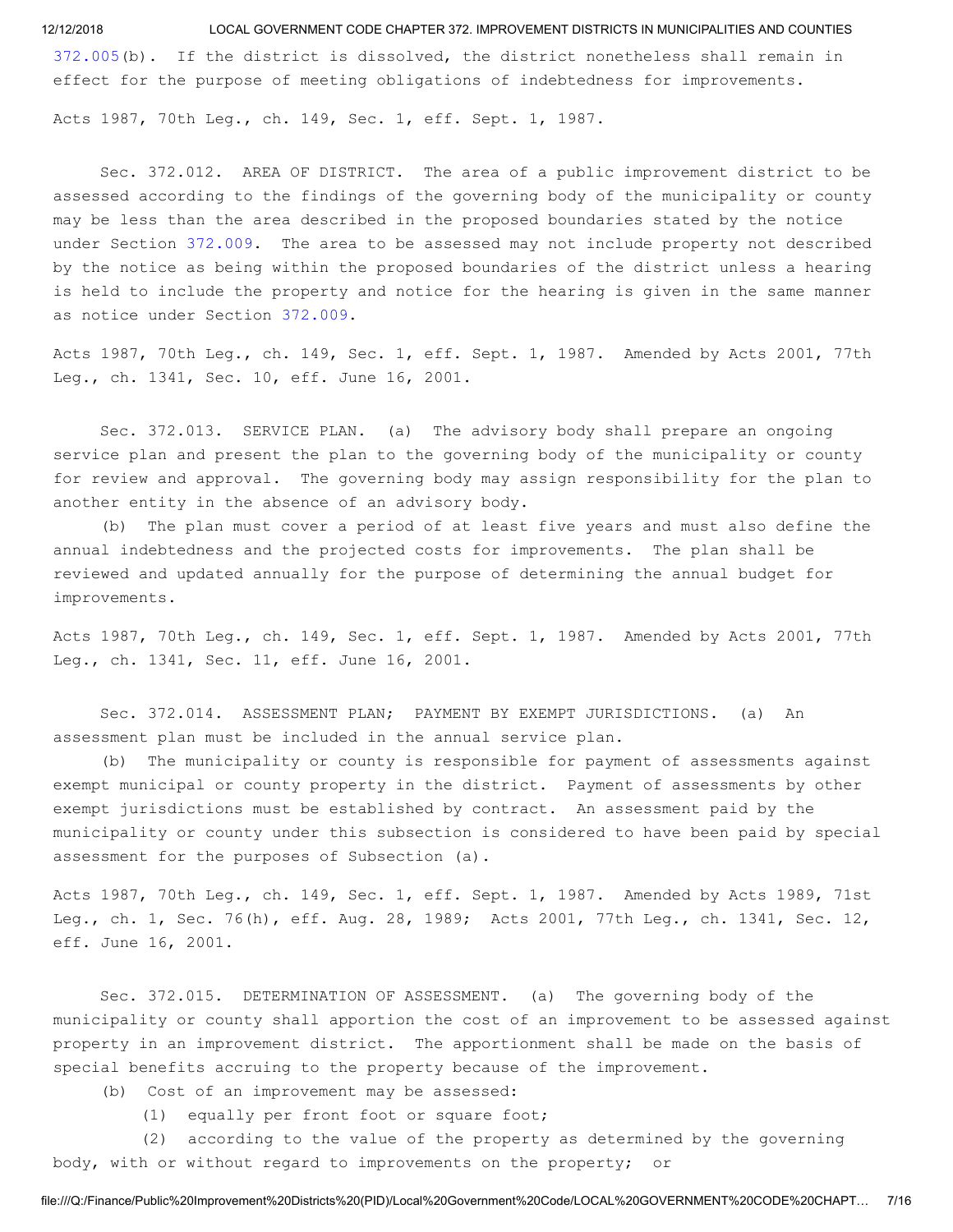(3) in any other manner that results in imposing equal shares of the cost on property similarly benefitted.

(c) The governing body may establish by ordinance or order:

(1) reasonable classifications and formulas for the apportionment of the cost between the municipality or county and the area to be assessed; and

(2) the methods of assessing the special benefits for various classes of improvements.

(d) The amount of assessment for each property owner may be adjusted following the annual review of the service plan.

Acts 1987, 70th Leg., ch. 149, Sec. 1, eff. Sept. 1, 1987. Amended by Acts 2001, 77th Leg., ch. 1341, Sec. 13, eff. June 16, 2001.

Sec. 372.016. ASSESSMENT ROLL. (a) After the total cost of an improvement is determined, the governing body of the municipality or county shall prepare a proposed assessment roll. The roll must state the assessment against each parcel of land in the district, as determined by the method of assessment chosen by the municipality or county under this subchapter.

(b) The governing body shall file the proposed assessment roll with the municipal secretary or other officer performing the functions of the municipal secretary or in a district formed by a county, the county tax assessor-collector. The proposed assessment roll is subject to public inspection. The governing body shall require the municipal secretary or other officer or county tax assessor-collector to publish notice of the governing body's intention to consider the proposed assessments at a public hearing. The notice must be published in a newspaper of general circulation in the municipality or county before the 10th day before the date of the hearing. If any part of the improvement district is located in the municipality's extraterritorial jurisdiction or if any part of the improvements is to be undertaken in the municipality's extraterritorial jurisdiction, the notice must also be published, before the 10th day before the date of the hearing, in a newspaper of general circulation in the part of the extraterritorial jurisdiction in which the district is located or in which the improvements are to be undertaken. The notice must state:

- (1) the date, time, and place of the hearing;
- (2) the general nature of the improvement;
- (3) the cost of the improvement;
- (4) the boundaries of the assessment district; and
- (5) that written or oral objections will be considered at the hearing.

(c) When the assessment roll is filed under Subsection (b), the municipal secretary or other officer shall mail to the owners of property liable for assessment a notice of the hearing. The notice must contain the information required by Subsection (b) and the secretary or other officer shall mail the notice to the last known address of the property owner. The failure of a property owner to receive notice does not invalidate the proceeding.

Acts 1987, 70th Leg., ch. 149, Sec. 1, eff. Sept. 1, 1987. Amended by Acts 1989, 71st Leg., ch. 1, Sec. 76(i), eff. Aug. 28, 1989; Acts 2001, 77th Leg., ch. 1341, Sec. 14, eff. June 16, 2001.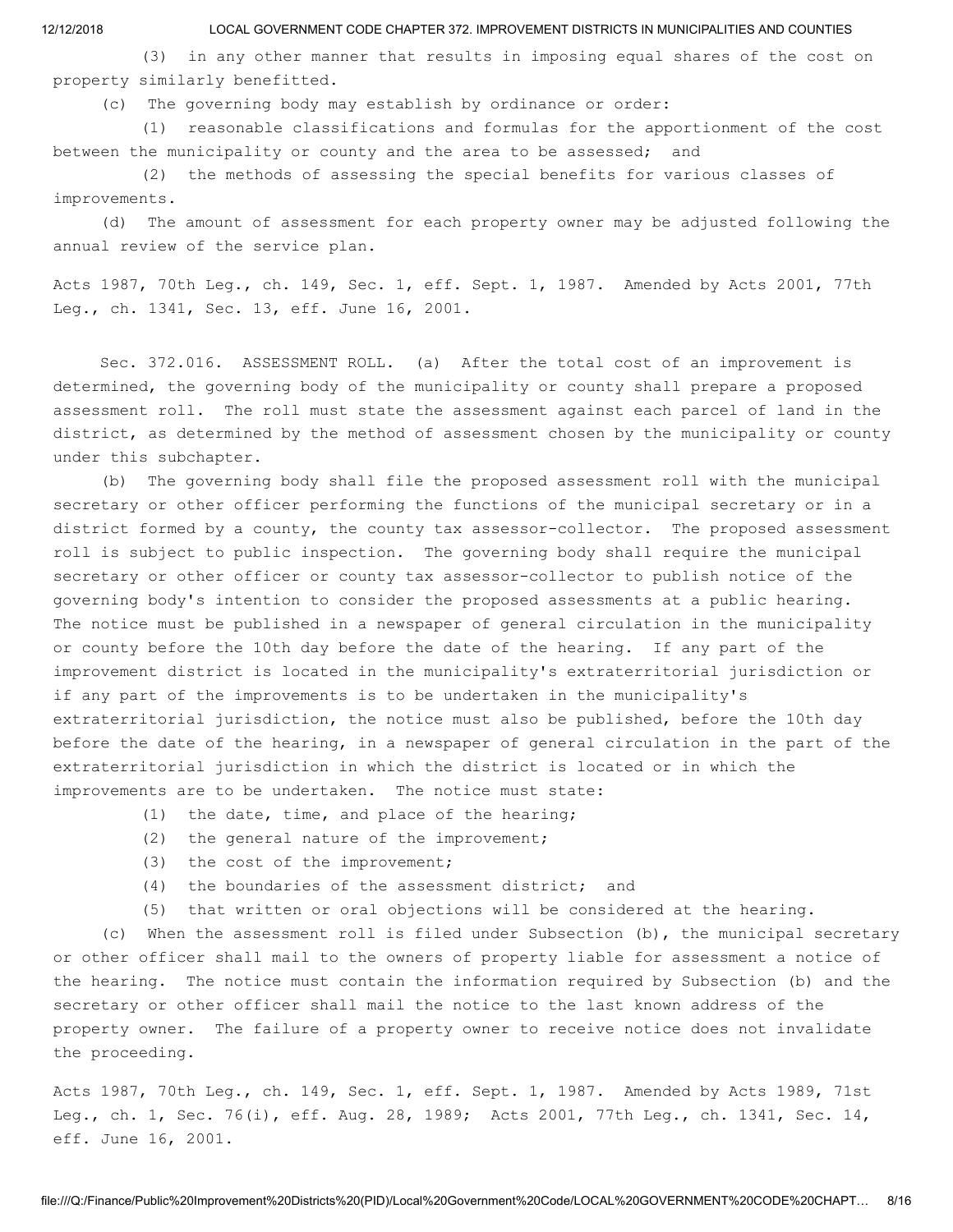Sec. 372.017. LEVY OF ASSESSMENT. (a) At or on the adjournment of the hearing referred to by Section [372.016](http://www.statutes.legis.state.tx.us/GetStatute.aspx?Code=LG&Value=372.016) on proposed assessments, the governing body of the municipality or county must hear and pass on any objection to a proposed assessment. The governing body may amend a proposed assessment on any parcel.

(b) After all objections have been heard and the governing body has passed on the objections, the governing body by ordinance or order shall levy the assessment as a special assessment on the property. The governing body by ordinance or order shall specify the method of payment of the assessment. The governing body may defer an assessment until a date the governing body specifies in the ordinance or order. The governing body may provide that assessments be paid in periodic installments, at an interest rate and for a period approved by the governing body. The provision that assessments be paid in periodic installments may, but is not required to, result in level annual installment payments. The installments must be in amounts necessary to meet annual costs for improvements and must continue for:

(1) the period necessary to retire the indebtedness on the improvements; or

(2) the period approved by the governing body for the payment of the installments.

Acts 1987, 70th Leg., ch. 149, Sec. 1, eff. Sept. 1, 1987. Amended by Acts 2001, 77th Leg., ch. 1341, Sec. 15, eff. June 16, 2001. Amended by:

Acts 2009, 81st Leg., R.S., Ch. 320 (H.B. [621\)](http://www.legis.state.tx.us/tlodocs/81R/billtext/html/HB00621F.HTM), Sec. 1, eff. June 19, 2009. Acts 2011, 82nd Leg., R.S., Ch. 970 (H.B. [1400](http://www.legis.state.tx.us/tlodocs/82R/billtext/html/HB01400F.HTM)), Sec. 4, eff. September 1, 2011.

Sec. 372.0175. CONTRACTS FOR COLLECTION OF ASSESSMENTS. The governing body of a municipality or county may contract with the governing body of another taxing unit, as defined by Section [1.04,](http://www.statutes.legis.state.tx.us/GetStatute.aspx?Code=TX&Value=1.04) Tax Code, or the board of directors of an appraisal district to perform the duties of the municipality or county relating to collection of special assessments levied under this subchapter.

Added by Acts 2011, 82nd Leg., R.S., Ch. 1211 (S.B. [422](http://www.legis.state.tx.us/tlodocs/82R/billtext/html/SB00422F.HTM)), Sec. 1, eff. June 17, 2011.

Sec. 372.018. INTEREST ON ASSESSMENT; LIEN. (a) An assessment bears interest at the rate specified by the governing body of the municipality or county beginning at the time or times or on the occurrence of one or more events specified by the governing body. If general obligation bonds, revenue bonds, time warrants, or temporary notes are issued to finance the improvement for which the assessment is assessed, the interest rate for that assessment may not exceed a rate that is one-half of one percent higher than the actual interest rate paid on the debt. Interest on the assessment between the effective date of the ordinance or order levying the assessment and the date the first installment is payable shall be added to the first installment. The interest on any delinquent installment shall be added to each subsequent installment until all delinquent installments are paid.

(b) An assessment or reassessment, with interest, the expense of collection, and reasonable attorney's fees, if incurred, is:

(1) a first and prior lien against the property assessed;

(2) superior to all other liens and claims except liens or claims for state, county, school district, or municipality ad valorem taxes; and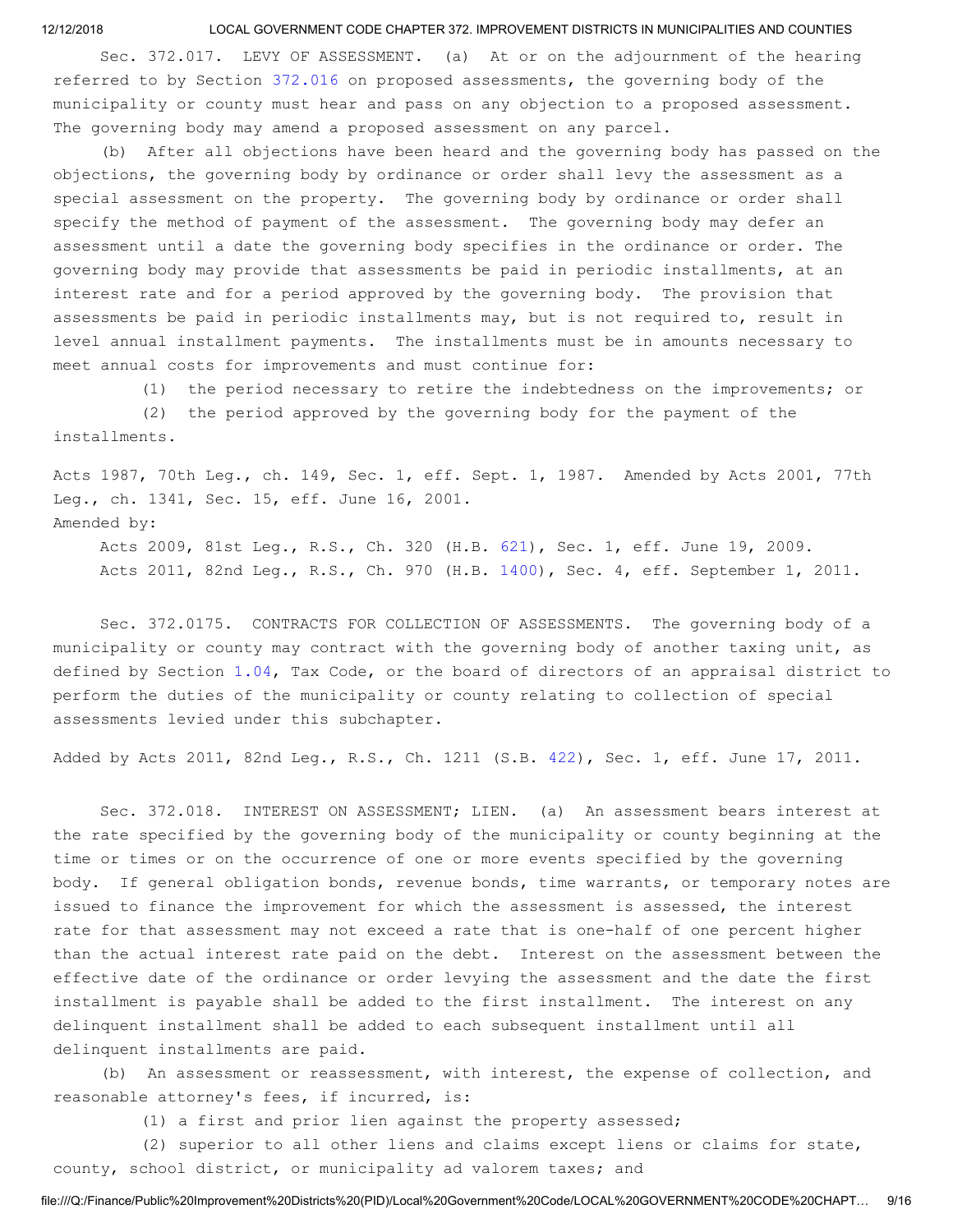(3) a personal liability of and charge against the owners of the property regardless of whether the owners are named.

(c) The lien is effective from the date of the ordinance or order levying the assessment until the assessment is paid.

The lien runs with the land and that portion of an assessment payment that has not yet come due is not eliminated by foreclosure of an ad valorem tax lien.

(e) The assessment lien may be enforced by the governing body in the same manner that an ad valorem tax lien against real property may be enforced by the governing body. Foreclosure of accrued installments does not eliminate the outstanding principal balance of the assessment. Any purchaser of the property in foreclosure takes the property subject to the assessment lien and any associated obligations.

(f) Delinquent installments of the assessment shall incur interest, penalties, and attorney's fees in the same manner as delinquent ad valorem taxes. The owner of assessed property may pay at any time all or any part of the assessment, with interest that has accrued on the assessment, on any lot or parcel.

Acts 1987, 70th Leg., ch. 149, Sec. 1, eff. Sept. 1, 1987. Amended by Acts 1989, 71st Leg., ch. 1, Sec. 76(j), eff. Aug. 28, 1989; Acts 2001, 77th Leg., ch. 1341, Sec. 16, eff. June 16, 2001.

#### Amended by:

Acts 2009, 81st Leg., R.S., Ch. 320 (H.B. [621\)](http://www.legis.state.tx.us/tlodocs/81R/billtext/html/HB00621F.HTM), Sec. 2, eff. June 19, 2009.

Sec. 372.019. SUPPLEMENTAL ASSESSMENTS. After notice and a hearing, the governing body of the municipality or county may make supplemental assessments to correct omissions or mistakes in the assessment relating to the total cost of the improvement. Notice must be given and the hearing held under this section in the same manner as required by Sections [372.016](http://www.statutes.legis.state.tx.us/GetStatute.aspx?Code=LG&Value=372.016) and [372.017](http://www.statutes.legis.state.tx.us/GetStatute.aspx?Code=LG&Value=372.017).

Acts 1987, 70th Leg., ch. 149, Sec. 1, eff. Sept. 1, 1987. Amended by Acts 2001, 77th Leg., ch. 1341, Sec. 17, eff. June 16, 2001.

Sec. 372.020. REASSESSMENT. The governing body of the municipality or county may make a reassessment or new assessment of a parcel of land if:

(1) a court of competent jurisdiction sets aside an assessment against the parcel;

(2) the governing body determines that the original assessment is excessive; or

(3) on the written advice of counsel, the governing body determines that the original assessment is invalid.

Acts 1987, 70th Leg., ch. 149, Sec. 1, eff. Sept. 1, 1987. Amended by Acts 2001, 77th Leg., ch. 1341, Sec. 18, eff. June 16, 2001.

Sec. 372.021. SPECIAL IMPROVEMENT DISTRICT FUND. (a) A municipality or county that intends to create a public improvement district may by ordinance or order establish a special improvement district fund in the municipal or county treasury.

(b) The municipality or county annually may levy a tax to support the fund.

(c) The fund may be used to: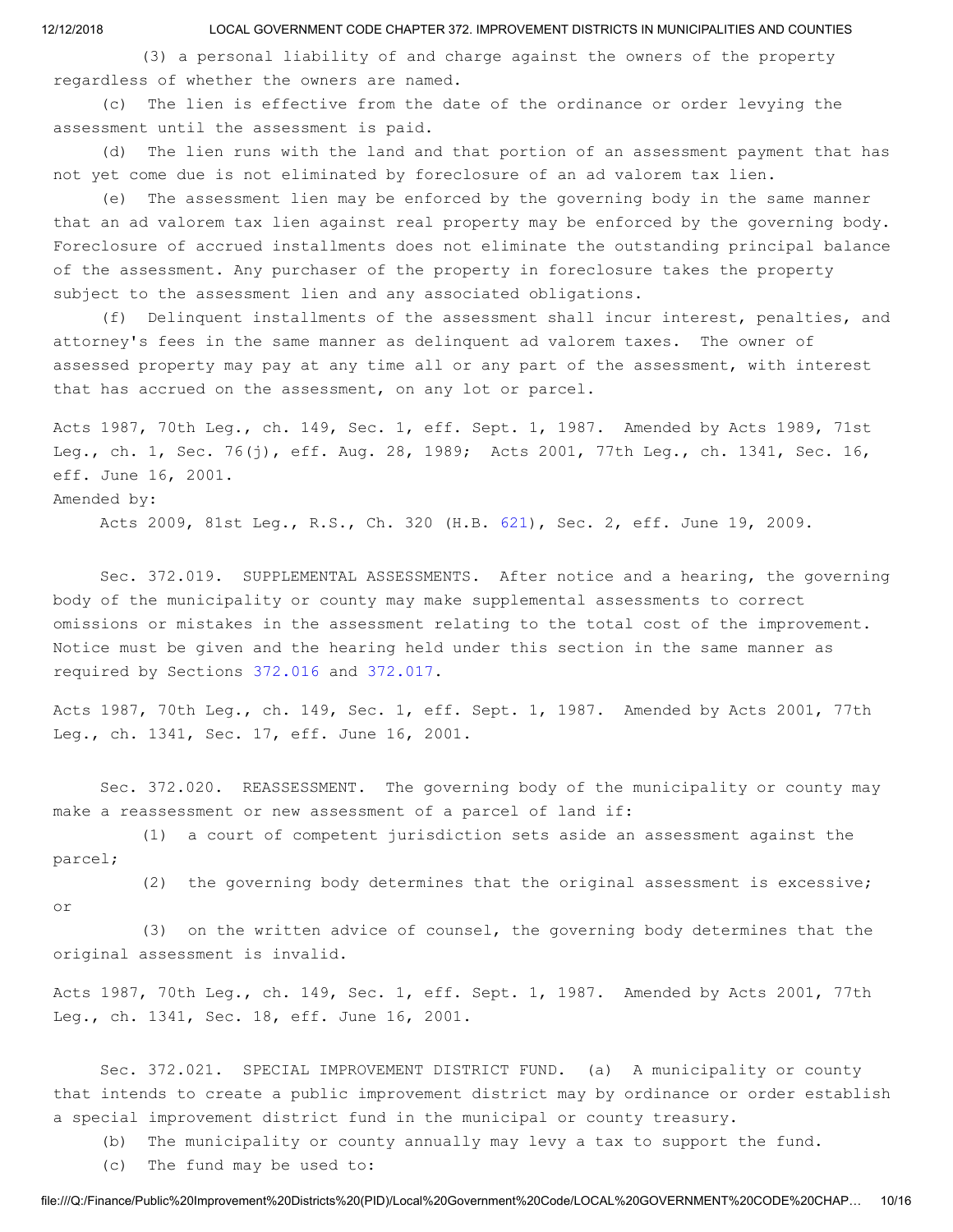(1) pay the costs of planning, administration, and an improvement authorized by this subchapter;

(2) prepare preliminary plans, studies, and engineering reports to determine the feasibility of an improvement; and

(3) if ordered by the governing body of the municipality or county, pay the initial cost of the improvement until temporary notes, time warrants, or improvement bonds have been issued and sold.

(d) The fund is not required to be budgeted for expenditure during any year, but the amount of the fund must be stated in the municipality's or county's annual budget. The amount of the fund must be based on an annual service plan that describes the public improvements for the fiscal year.

(e) A grant-in-aid or contribution made to the municipality or county for the planning and preparation of plans for an improvement authorized under this subchapter may be credited to the special improvement district fund.

Acts 1987, 70th Leg., ch. 149, Sec. 1, eff. Sept. 1, 1987. Amended by Acts 2001, 77th Leg., ch. 1341, Sec. 19, eff. June 16, 2001.

Sec. 372.022. SEPARATE FUNDS. If bonds are issued, a separate public improvement district fund shall be created in the municipal or county treasury for each district. Proceeds from the sale of bonds, temporary notes, and time warrants, and other sums appropriated to the fund by the governing body of the municipality or county shall be credited to the fund. The fund may be used solely to pay costs incurred in making an improvement. When an improvement is completed, the balance of the part of the assessment that is for improvements shall be transferred to the fund established for the retirement of bonds.

Acts 1987, 70th Leg., ch. 149, Sec. 1, eff. Sept. 1, 1987. Amended by Acts 2001, 77th Leg., ch. 1341, Sec. 20, eff. June 16, 2001. Amended by:

Acts 2009, 81st Leg., R.S., Ch. 320 (H.B. [621\)](http://www.legis.state.tx.us/tlodocs/81R/billtext/html/HB00621F.HTM), Sec. 3, eff. June 19, 2009.

Sec. 372.023. PAYMENT OF COSTS. (a) Costs of improvements may be paid or reimbursed by any combination of the methods described by this section if the improvements are dedicated, conveyed, leased, or otherwise provided to or for the benefit of:

(1) a municipality or county;

(2) a political subdivision or other entity exercising the powers granted under this subchapter as authorized by other law; or

(3) an entity that:

(A) is approved by the governing body of an entity described by Subdivision (1) or (2); and

(B) is authorized by order, ordinance, resolution, or other official action to act for an entity described by Subdivision (1) or (2).

(a-1) The payment or reimbursement may be provided before or after a method of payment or reimbursement authorized by this section is entered into or issued.

(b) A cost payable by the municipality or county as a whole may be paid from general funds available for the purpose or other available general funds.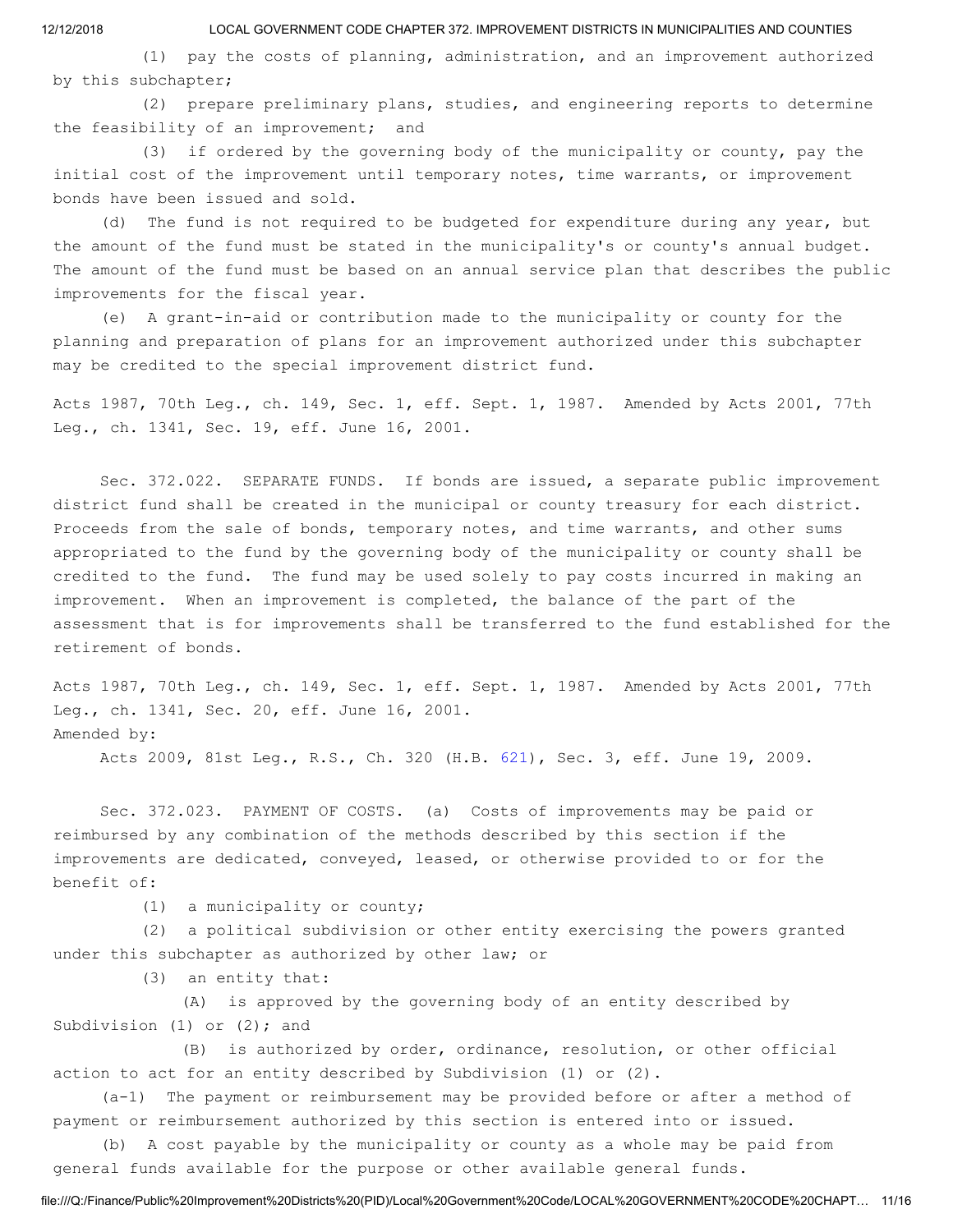(c) A cost payable from a special assessment that has been paid in full shall be paid from that assessment.

(d) Costs payable from a special assessment that is payable in installments may be paid by any combination of the following methods:

(1) under an installment sales contract or a reimbursement agreement between the municipality or county and the person who acquires, installs, or constructs the improvements;

(2) as provided by a temporary note or time warrant issued by the municipality or county and payable to the person who acquires, installs, or constructs the improvements; or

(3) by the issuance and sale of bonds under Section [372.024.](http://www.statutes.legis.state.tx.us/GetStatute.aspx?Code=LG&Value=372.024)

(d-1) An installment sales contract, reimbursement agreement, temporary note, or time warrant described by Subsection (d) may be assigned by the payee without the consent of the municipality or county.

(e) The interest rate on unpaid amounts due under an installment sales contract, reimbursement agreement, temporary note, or time warrant described by Subsection (d):

(1) may not exceed, for a period of not more than five years, as determined by the governing body of the municipality or county, five percent above the highest average index rate for tax-exempt bonds reported in a daily or weekly bond index approved by the governing body and reported in the month before the date the obligation was incurred; and

(2) after the period described by Subdivision (1), may not exceed two percent above the bond index rate described by Subdivision (1).

(f) Repealed by Acts 2011, 82nd Leg., R.S., Ch. 384, Sec. 2, eff. June 17, 2011.

(g) The cost of more than one improvement may be paid:

(1) from a single issue and sale of bonds without other consolidation proceedings before the bond issue; or

(2) under a single installment sales contract, reimbursement agreement, temporary note, or time warrant.

(h) The costs of any improvement include interest payable on a temporary note or time warrant and all costs incurred in connection with the issuance of bonds under Section [372.024](http://www.statutes.legis.state.tx.us/GetStatute.aspx?Code=LG&Value=372.024) and may be included in the assessments against the property in the improvement district as provided by this subchapter.

Acts 1987, 70th Leg., ch. 149, Sec. 1, eff. Sept. 1, 1987. Amended by Acts 1989, 71st Leg., ch. 1, Sec. 76(k), eff. Aug. 28, 1989; Acts 2001, 77th Leg., ch. 1341, Sec. 21, eff. June 16, 2001.

Amended by:

Acts 2009, 81st Leg., R.S., Ch. 320 (H.B. [621\)](http://www.legis.state.tx.us/tlodocs/81R/billtext/html/HB00621F.HTM), Sec. 4, eff. June 19, 2009. Acts 2011, 82nd Leg., R.S., Ch. 384 (S.B. [412\)](http://www.legis.state.tx.us/tlodocs/82R/billtext/html/SB00412F.HTM), Sec. 1, eff. June 17, 2011. Acts 2011, 82nd Leg., R.S., Ch. 384 (S.B. [412\)](http://www.legis.state.tx.us/tlodocs/82R/billtext/html/SB00412F.HTM), Sec. 2, eff. June 17, 2011.

Sec. 372.024. GENERAL OBLIGATION AND REVENUE BONDS. General obligation bonds issued to pay costs under Section [372.023](http://www.statutes.legis.state.tx.us/GetStatute.aspx?Code=LG&Value=372.023)(d) must be issued under the provisions of Subtitles A and C, Title 9, Government Code. Revenue bonds issued to pay costs under that subsection may be issued from time to time in one or more series and are to be payable from and secured by liens on all or part of the revenue derived from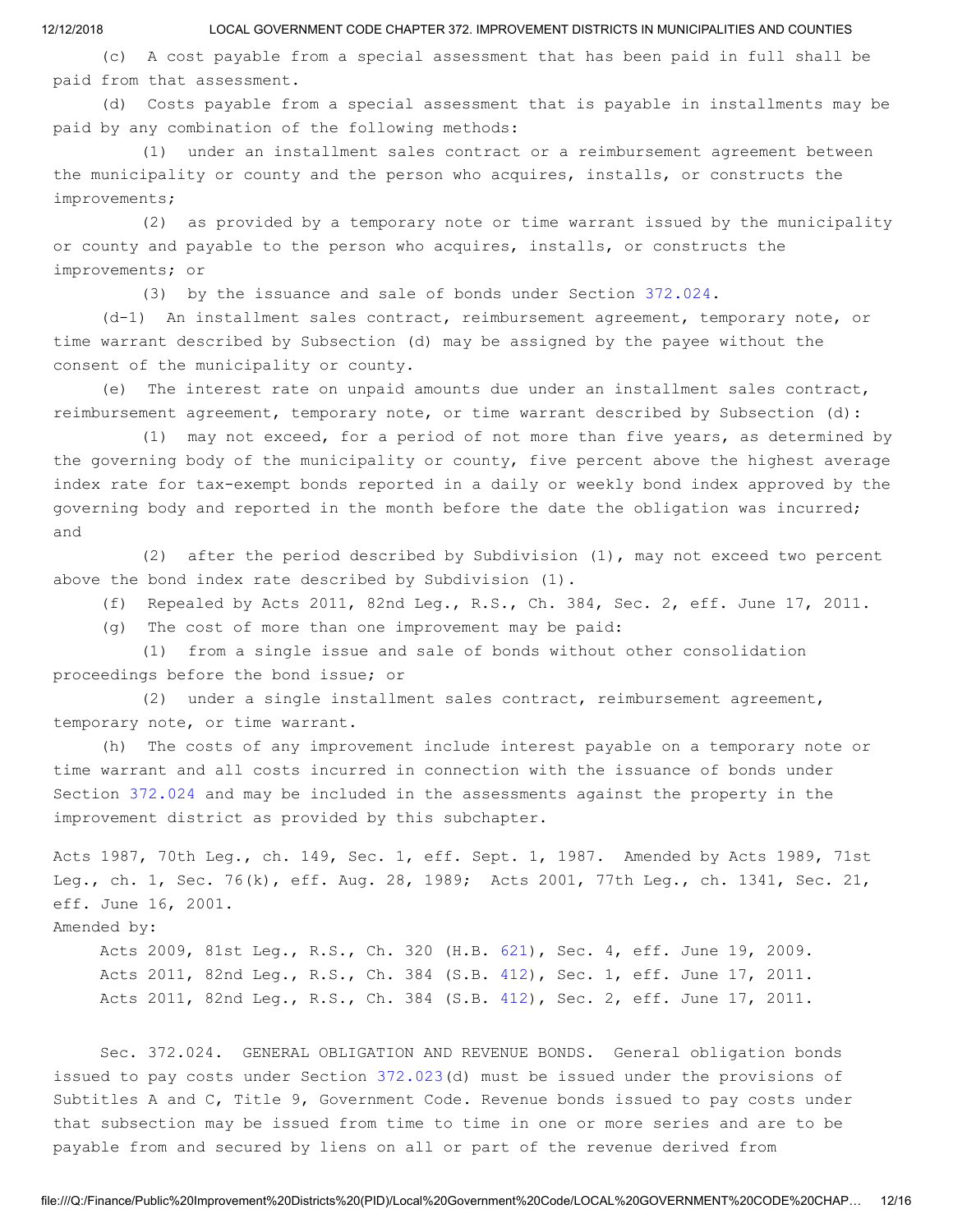improvements authorized under this subchapter, including revenue derived from installment payments of special assessments.

Acts 1987, 70th Leg., ch. 149, Sec. 1, eff. Sept. 1, 1987. Amended by Acts 2001, 77th Leg., ch. 1420, Sec. 8.330, eff. Sept. 1, 2001.

Sec. 372.025. TERMS AND CONDITIONS OF BONDS. (a) Revenue bonds may be issued to mature serially or in any other manner but must mature not later than 40 years after their date. A provision may be made for the subsequent issuance of additional parity bonds or subordinate lien bonds under terms and conditions specified in the ordinance or order authorizing the issuance of the bonds.

(b) The bonds shall be executed and the bonds and interest coupons appertaining to them are negotiable instruments within the meaning and for all purposes of the Uniform Commercial Code (Section [1.101](http://www.statutes.legis.state.tx.us/GetStatute.aspx?Code=BC&Value=1.101) et seq., Business & Commerce Code). The ordinance or order authorizing the issuance of the bonds must specify:

(1) whether the bonds are issued registrable as to principal alone or as to both principal and interest;

- (2) whether the bonds are redeemable before maturity;
- (3) the form, denomination, and manner of issuance;

(4) the terms, conditions, and other details applying to the bonds including the price, terms, and interest rates on the bonds; and

(5) the manner of sale of the bonds.

(c) The ordinance or order authorizing the issuance of the bonds may specify that the proceeds from the sale of the bonds:

(1) be used to pay interest on the bonds during and after the period of acquisition or construction of an improvement financed through the sale of the bonds;

(2) be used for creating a reserve fund for payment of the principal of and interest on the bonds and for creating other funds; and

(3) may be placed in time deposit or invested, until needed.

Acts 1987, 70th Leg., ch. 149, Sec. 1, eff. Sept. 1, 1987. Amended by Acts 2001, 77th Leg., ch. 1341, Sec. 22, eff. June 16, 2001.

Sec. 372.026. PLEDGES. (a) In this section, "obligation" means bonds, temporary notes, time warrants, or an obligation under an installment sale contract or reimbursement agreement.

(b) For the payment of obligations issued or agreed to under this subchapter and the payment of principal, interest, and any other amounts required or permitted in connection with the obligations, the governing body of the municipality or county may pledge all or part of the income from improvements financed under this subchapter, including income received in installment payments under Section [372.023](http://www.statutes.legis.state.tx.us/GetStatute.aspx?Code=LG&Value=372.023).

(c) Pledged income must be fixed and collected in amounts sufficient, with other pledged resources, to pay principal, interest, and other expenses related to the obligations, and to the extent required by the ordinance, order, or agreement authorizing the obligations, to pay for the operation, maintenance, and other expenses related to improvements authorized by this subchapter.

(d) The obligations may also be secured by mortgages or deeds of trust on any real property related to the facilities authorized under this subchapter that are owned or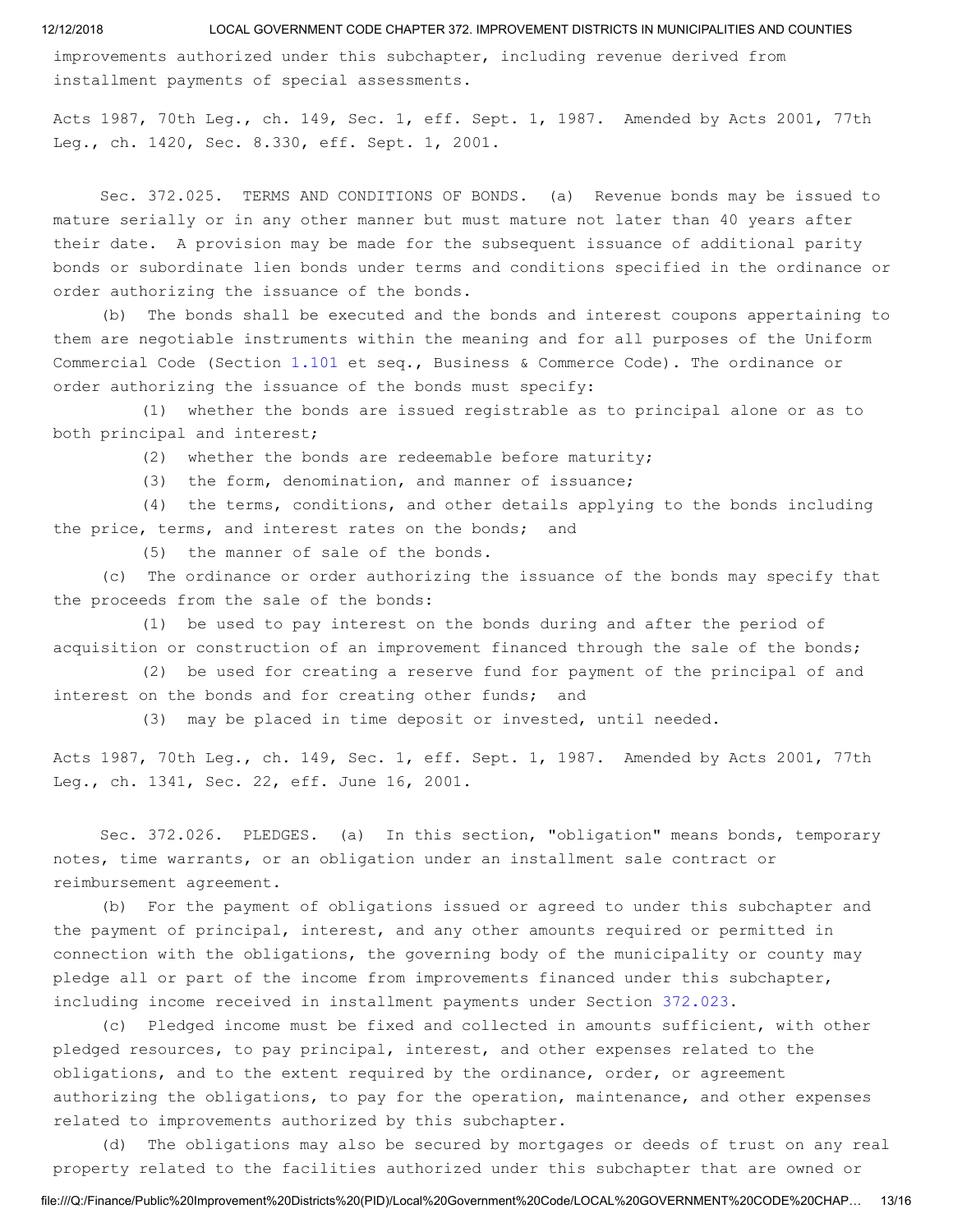are to be acquired by the municipality or county and by chattel mortgages, liens, or security interests on any personal property appurtenant to that real property. The governing body may authorize the execution of trust indentures, mortgages, deeds of trust, or other forms of encumbrance as evidence of the indebtedness.

(e) The governing body may pledge to the payment of obligations all or part of a grant, donation, revenue, or income received or to be received from the government of the United States or any other public or private source, whether or not it is received pursuant to an agreement or otherwise.

(f) The governing body may enter into an agreement with a corporation created by the municipality or county under the Texas Constitution or other law that provides for payment of amounts pledged under this section to the corporation to secure indebtedness issued by the corporation to finance an improvement project, including indebtedness to pay capitalized interest and a reserve fund permitted by this subchapter for revenue or general obligation bonds issued under this subchapter and indebtedness issued to pay the corporation's costs of issuance. In addition, the agreement may provide that:

- (1) the corporation is responsible for managing the district; or
- (2) title to one or more improvements will be held by the corporation.

Acts 1987, 70th Leg., ch. 149, Sec. 1, eff. Sept. 1, 1987. Amended by Acts 2001, 77th Leg., ch. 1341, Sec. 23, eff. June 16, 2001. Amended by:

Acts 2009, 81st Leg., R.S., Ch. 320 (H.B. [621\)](http://www.legis.state.tx.us/tlodocs/81R/billtext/html/HB00621F.HTM), Sec. 5, eff. June 19, 2009.

Sec. 372.027. REFUNDING BONDS. (a) Revenue bonds issued under this subchapter may be refunded or refinanced by the issuance of refunding bonds, under terms or conditions set forth in ordinances or orders of the municipality or county issuing the bonds. The provisions of this subchapter applying generally to revenue bonds, including provisions related to the issuance of those bonds, apply to refunding bonds authorized by this section. The refunding bonds may be sold and delivered in amounts necessary for the principal, interest, and any redemption premium of the bonds to be refunded, on the date of the maturity of the bond or any redemption date of the bond.

(b) Refunding bonds may be issued for exchange with the bonds they are refunding. The comptroller of public accounts shall register refunding bonds described by this subsection and deliver the bonds to holders of bonds being refunded in accordance with the ordinance or order authorizing the issuance of refunding bonds. The exchange may be made in one delivery or several installment deliveries.

(c) General obligation bonds issued under this subchapter may be refunded in the manner provided by law.

Acts 1987, 70th Leg., ch. 149, Sec. 1, eff. Sept. 1, 1987. Amended by Acts 2001, 77th Leg., ch. 1341, Sec. 24, eff. June 16, 2001.

Sec. 372.028. APPROVAL AND REGISTRATION. (a) Revenue bonds issued under this subchapter and a record of the proceedings authorizing their issuance must be submitted to the attorney general for examination. If bonds state that they are secured by a pledge of revenue or rentals from a contract or lease, a copy of the contract or lease and a description of the proceedings authorizing the contract or lease must also be submitted to the attorney general.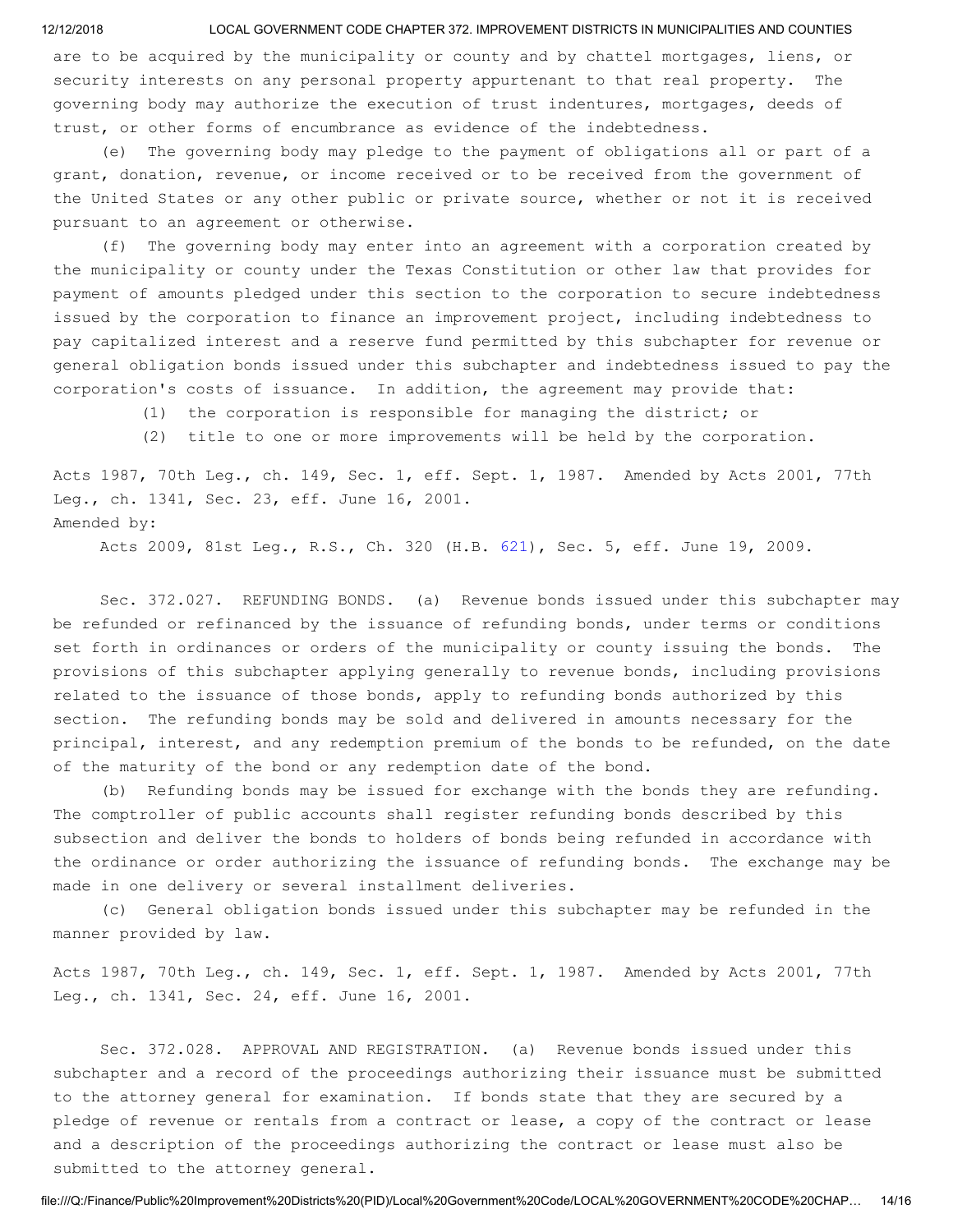(b) If the attorney general determines that the bonds were authorized and the contracts or leases related to the bonds were made in accordance with the law, the attorney general shall approve the bonds and the contract or lease. On the approval of the attorney general, the comptroller of public accounts shall register the bonds.

(c) Bonds and contracts or leases approved and registered under this section are valid and binding obligations for all purposes in accordance with their terms and are incontestable in any court or other forum.

(d) General obligation bonds issued under this subchapter shall be approved and registered as provided by law.

Acts 1987, 70th Leg., ch. 149, Sec. 1, eff. Sept. 1, 1987.

Sec. 372.029. AUTHORIZED INVESTMENTS; SECURITY. (a) Bonds issued under this subchapter are legal and authorized investments for:

- (1) banks, trust companies, and savings and loan associations;
- (2) all insurance companies;
- (3) fiduciaries, trustees, and guardians; and

(4) interest funds, sinking funds, and other public funds of the state or of an agency, subdivision, or instrumentality of the state, including a county, municipality, school district, or other district, public agency, or body politic.

(b) Bonds issued under this subchapter may be security for deposits of public funds of the state or of an agency, subdivision, or instrumentality of the state, including a county, municipality, school district, or other district, public agency, or body politic, to the extent of the market value of the bonds, if accompanied by any appurtenant unmatured interest coupons.

Acts 1987, 70th Leg., ch. 149, Sec. 1, eff. Sept. 1, 1987.

Sec. 372.030. SUBCHAPTER NOT EXCLUSIVE. This subchapter is an alternative to other methods by which a municipality may finance public improvements by assessing property owners.

Acts 1987, 70th Leg., ch. 149, Sec. 1, eff. Sept. 1, 1987.

# SUBCHAPTER B. IMPROVEMENT DISTRICTS IN HOME-RULE MUNICIPALITIES

Sec. 372.041. AUTHORITY OF HOME-RULE MUNICIPALITY. (a) A home-rule municipality may create improvement districts for the purposes of:

(1) levying, straightening, widening, enclosing, or otherwise improving a river, creek, bayou, stream, other body of water, street, or alley;

(2) draining, grading, filling, and otherwise protecting and improving the territory within the municipality's limits;

(3) issuing bonds to finance improvements listed in this subsection; and

(4) financing an improvement described in Subchapter A.

(b) If a home-rule municipality creates an improvement district in order to make improvements authorized by this subsection, the municipality must comply with the general law of the state relating to the creation of improvement districts. Bonds